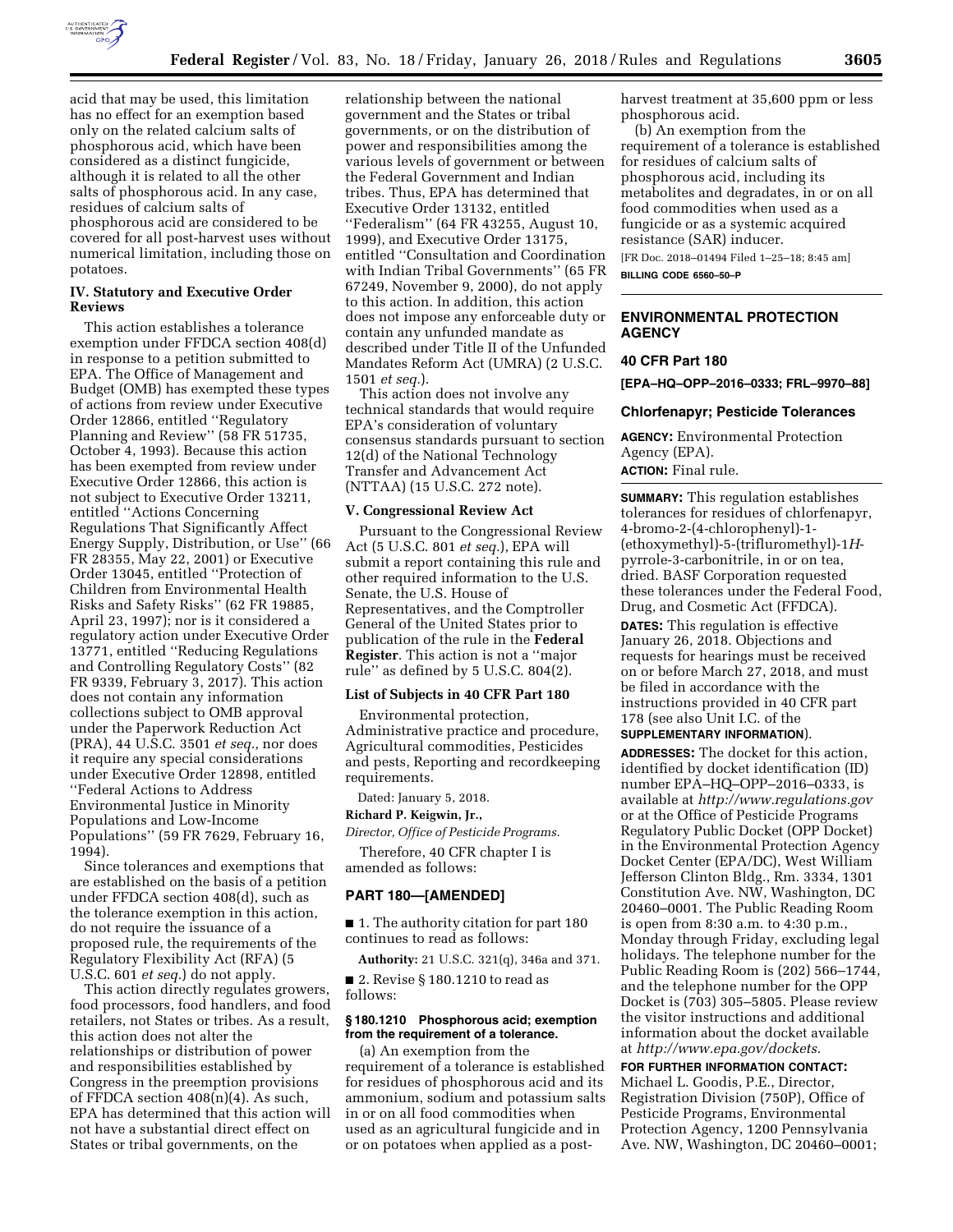main telephone number: (703) 305– 7090; email address: *[RDFRNotices@](mailto:RDFRNotices@epa.gov) [epa.gov.](mailto:RDFRNotices@epa.gov)* 

# **SUPPLEMENTARY INFORMATION:**

#### **I. General Information**

#### *A. Does this action apply to me?*

You may be potentially affected by this action if you are an agricultural producer, food manufacturer, or pesticide manufacturer. The following list of North American Industrial Classification System (NAICS) codes is not intended to be exhaustive, but rather provides a guide to help readers determine whether this document applies to them. Potentially affected entities may include:

• Crop production (NAICS code 111).

• Animal production (NAICS code 112).

• Food manufacturing (NAICS code 311).

• Pesticide manufacturing (NAICS code 32532).

# *B. How can I get electronic access to other related information?*

You may access a frequently updated electronic version of EPA's tolerance regulations at 40 CFR part 180 through the Government Printing Office's e-CFR site at *[http://www.ecfr.gov/cgi-bin/text](http://www.ecfr.gov/cgi-bin/text-idx?&c=ecfr&tpl=/ecfrbrowse/Title40/40tab_02.tpl)[idx?&c=ecfr&tpl=/ecfrbrowse/Title40/](http://www.ecfr.gov/cgi-bin/text-idx?&c=ecfr&tpl=/ecfrbrowse/Title40/40tab_02.tpl)  40tab*\_*[02.tpl.](http://www.ecfr.gov/cgi-bin/text-idx?&c=ecfr&tpl=/ecfrbrowse/Title40/40tab_02.tpl)* 

# *C. How can I file an objection or hearing request?*

Under FFDCA section 408(g), 21 U.S.C. 346a, any person may file an objection to any aspect of this regulation and may also request a hearing on those objections. You must file your objection or request a hearing on this regulation in accordance with the instructions provided in 40 CFR part 178. To ensure proper receipt by EPA, you must identify docket ID number EPA–HQ– OPP–2016–0333 in the subject line on the first page of your submission. All objections and requests for a hearing must be in writing, and must be received by the Hearing Clerk on or before March 27, 2018. Addresses for mail and hand delivery of objections and hearing requests are provided in 40 CFR 178.25(b).

In addition to filing an objection or hearing request with the Hearing Clerk as described in 40 CFR part 178, please submit a copy of the filing (excluding any Confidential Business Information (CBI)) for inclusion in the public docket. Information not marked confidential pursuant to 40 CFR part 2 may be disclosed publicly by EPA without prior notice. Submit the non-CBI copy of your objection or hearing request, identified

by docket ID number EPA–HQ–OPP– 2016–0333, by one of the following methods:

• *Federal eRulemaking Portal: [http://](http://www.regulations.gov)  [www.regulations.gov.](http://www.regulations.gov)* Follow the online instructions for submitting comments. Do not submit electronically any information you consider to be CBI or other information whose disclosure is restricted by statute.

• *Mail:* OPP Docket, Environmental Protection Agency Docket Center (EPA/ DC), (28221T), 1200 Pennsylvania Ave. NW, Washington, DC 20460–0001.

• *Hand Delivery:* To make special arrangements for hand delivery or delivery of boxed information, please follow the instructions at *[http://](http://www.epa.gov/dockets/contacts.html) [www.epa.gov/dockets/contacts.html.](http://www.epa.gov/dockets/contacts.html)* 

Additional instructions on commenting or visiting the docket, along with more information about dockets generally, is available at *[http://](http://www.epa.gov/dockets) [www.epa.gov/dockets.](http://www.epa.gov/dockets)* 

### **II. Summary of Petitioned-for Tolerance**

In the **Federal Register** of July 20, 2016 (81 FR 47150) (FRL–9948–45), EPA issued a document pursuant to FFDCA section 408(d)(3), 21 U.S.C. 346a(d)(3), announcing the filing of a pesticide petition (PP 6E8473) by BASF Corporation, 26 Davis Drive, Research Triangle Park, NC 27709. The petition requested that 40 CFR 180.513 be amended by establishing tolerances for residues of the insecticide chlorfenapyr, 4-bromo-2-(4-chlorophenyl)-1- (ethoxymethyl)-5-(trifluromethyl)-1*H*pyrrole-3-carbonitrile, in or on tea, dried at 70 parts per million (ppm). That document referenced a summary of the petition prepared by BASF Corporation, the registrant, which is available in the docket, *[http://www.regulations.gov.](http://www.regulations.gov)*  This tolerance was requested to cover residues of chlorfenapyr in or on tea resulting from uses of this pesticide on tea outside the United States. There is no current U.S. registration for use of chlorfenapyr on tea. In addition, there were no substantive comments received in response to the notice of filing.

## **III. Aggregate Risk Assessment and Determination of Safety**

Section 408(b)(2)(A)(i) of FFDCA allows EPA to establish a tolerance (the legal limit for a pesticide chemical residue in or on a food) only if EPA determines that the tolerance is ''safe.'' Section 408(b)(2)(A)(ii) of FFDCA defines ''safe'' to mean that ''there is a reasonable certainty that no harm will result from aggregate exposure to the pesticide chemical residue, including all anticipated dietary exposures and all other exposures for which there is reliable information.'' This includes

exposure through drinking water and in residential settings, but does not include occupational exposure. Section 408(b)(2)(C) of FFDCA requires EPA to give special consideration to exposure of infants and children to the pesticide chemical residue in establishing a tolerance and to ''ensure that there is a reasonable certainty that no harm will result to infants and children from aggregate exposure to the pesticide chemical residue. . . .''

Consistent with FFDCA section 408(b)(2)(D), and the factors specified in FFDCA section 408(b)(2)(D), EPA has reviewed the available scientific data and other relevant information in support of this action. EPA has sufficient data to assess the hazards of and to make a determination on aggregate exposure for chlorfenapyr including exposure resulting from the tolerances established by this action. EPA's assessment of exposures and risks associated with chlorfenapyr follows.

#### *A. Toxicological Profile*

EPA has evaluated the available toxicity data and considered its validity, completeness, and reliability as well as the relationship of the results of the studies to human risk. EPA has also considered available information concerning the variability of the sensitivities of major identifiable subgroups of consumers, including infants and children. Chlorfenapyr has moderate acute toxicity via the oral route of exposure and low acute toxicity via the dermal and inhalation routes of exposure. It is a mild eye irritant, but it is not a dermal irritant or sensitizer. Chlorfenapyr targets the central nervous system (CNS), inducing neurohistological changes (spongiform myelinopathy of the brain and spinal cord and vacuolization of the brain, spinal cord, and optic nerve) from subchronic and chronic dietary administration in mice and rats. In addition to neuropathology, rats also exhibited neurobehavioral changes on the day of dosing in the acute neurotoxicity study. Decreased motor activity was observed in the acute neurotoxicity study as well as in offspring in the developmental neurotoxicity (DNT) study. Several rat studies also noted effects in the liver (increased organ weights and tumors) at doses similar to or above those where CNS effects were seen. The liver was identified in metabolism studies as the single organ to have the highest recovery of administered dose.

There was evidence of increased quantitative susceptibility to offspring in the database as a result of chlorfenapyr exposure. In the two-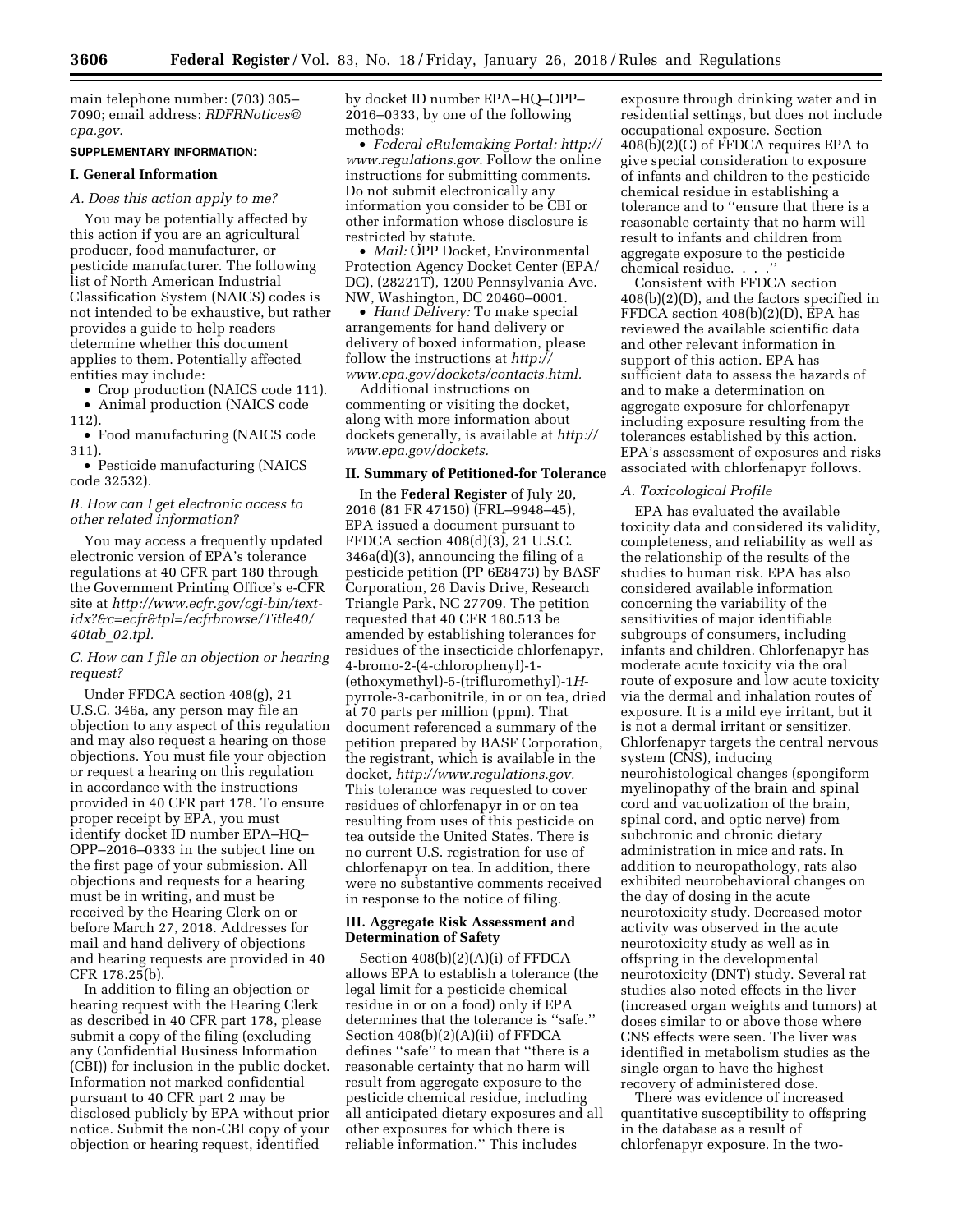generation reproduction study, decreased pup weights were seen at a lower dose than parental toxicity (decreased body-weight). In the DNT study, offspring toxicity (decreased motor activity and increased pup deaths on postnatal days 1–4) was seen in the absence of maternal toxicity. Additional effects on the CNS (vacuolation of white matter in the brain and decreased hippocampus size) were also observed in offspring at a higher dose in this study. There was no evidence of increased susceptibility to offspring in the developmental toxicity studies. In both the rat and rabbit developmental toxicity studies, although no maternal or developmental effects were noted up to the highest doses tested (HDT), maternal observations are limited in these developmental studies. Consequently, the data from the DNT are considered more robust for assessing the effects of chlorfenapyr on the nervous system.

Given the lack of toxicity in the rat and rabbit developmental studies, the early pup deaths in the reproduction toxicity and DNT studies are suspected to be the result of postnatal exposure through lactation. Chlorfenapyr has a relatively high octanol-water partition coefficient (log  $K_{\text{OW}} = 4.83$ ) and has been shown to accumulate in milk due to its lipophilic nature in a dietary cow study. In addition, in a rat metabolism study, chlorfenapyr was found to accumulate in the fat, such that females exhibited greater accumulation than

males. This suggests chlorfenapyr is capable of accumulating in breast milk and likely causing the early pup deaths seen in the reproduction toxicity and DNT studies through lactation.

Chlorfenapyr did not show any evidence of mutagenicity in *in vitro* or *in vivo* studies. Chlorfenapyr is classified as ''suggestive evidence of carcinogenicity, but not sufficient to assess human carcinogenic potential.''

Specific information on the studies received and the nature of the adverse effects caused by chlorfenapyr as well as the no-observed-adverse-effect-level (NOAEL) and the lowest-observedadverse-effect-level (LOAEL) from the toxicity studies can be found at *[http://](http://www.regulations.gov) [www.regulations.gov](http://www.regulations.gov)* in the document entitled ''Chlorfenapyr: Revised Preliminary Human Health Risk Assessment for Registration Review,'' dated September 7, 2016, which can be found in docket ID number EPA–HQ– OPP–2010–0467 as well in the document completed in support of this tolerance action entitled ''Chlorfenapyr. Human Health Risk Assessment for the Establishment of a Tolerance without a U.S. Registration for Residues in/on Imported Tea,'' dated March 1, 2017, which can be found in docket ID number EPA–HQ–OPP–2016–0333.

# *B. Toxicological Points of Departure/ Levels of Concern*

Once a pesticide's toxicological profile is determined, EPA identifies

toxicological points of departure (POD) and levels of concern to use in evaluating the risk posed by human exposure to the pesticide. For hazards that have a threshold below which there is no appreciable risk, the toxicological POD is used as the basis for derivation of reference values for risk assessment. PODs are developed based on a careful analysis of the doses in each toxicological study to determine the dose at which no adverse effects are observed (the NOAEL) and the lowest dose at which adverse effects of concern are identified (the LOAEL). Uncertainty/ safety factors are used in conjunction with the POD to calculate a safe exposure level—generally referred to as a population-adjusted dose (PAD) or a reference dose (RfD)—and a safe margin of exposure (MOE). For non-threshold risks, the Agency assumes that any amount of exposure will lead to some degree of risk. Thus, the Agency estimates risk in terms of the probability of an occurrence of the adverse effect expected in a lifetime. For more information on the general principles EPA uses in risk characterization and a complete description of the risk assessment process, see *[http://](http://www.epa.gov/pesticides/factsheets/riskassess.htm) [www.epa.gov/pesticides/factsheets/](http://www.epa.gov/pesticides/factsheets/riskassess.htm) [riskassess.htm.](http://www.epa.gov/pesticides/factsheets/riskassess.htm)* A summary of the toxicological endpoints for chlorfenapyr used for human risk assessment is shown in Table 1 of this unit.

|  | TABLE 1—SUMMARY OF TOXICOLOGICAL DOSES AND ENDPOINTS FOR CHLORFENAPYR FOR USE IN HUMAN HEALTH RISK |  |  |
|--|----------------------------------------------------------------------------------------------------|--|--|
|  | ASSESSMENT                                                                                         |  |  |

| Exposure/scenario                                                                  | Point of departure<br>and uncertainty/<br>safety factors                     | RFD, PAD, LOC for<br>risk assessment                               | Study and toxicological effects                                                                                                                                                                                                                                                                                                                                                                                                                |
|------------------------------------------------------------------------------------|------------------------------------------------------------------------------|--------------------------------------------------------------------|------------------------------------------------------------------------------------------------------------------------------------------------------------------------------------------------------------------------------------------------------------------------------------------------------------------------------------------------------------------------------------------------------------------------------------------------|
| Acute Dietary (All populations)                                                    | $NOAEL = 5$ mg/kg/<br>day.<br>$UF_A = 10X$<br>$UF_H = 10X$<br>FOPA $SF = 1X$ | Acute $RfD = 0.05$<br>mg/kg/day.<br>$aPAD = 0.05$ mg/kg/<br>day    | Developmental Neurotoxicity Study (Rat).<br>LOAEL = 10 mg/kg/day based on increased pup deaths (post-<br>natal days 1-4) and decreased motor activity.                                                                                                                                                                                                                                                                                         |
| Chronic Dietary (All popu-<br>lations).                                            | $NOAEL = 5$ mg/kg/<br>day.<br>$UF_A = 10X$<br>$UF_H = 10X$<br>FOPA SF = $1X$ | Chronic $RfD = 0.05$<br>mg/kg/day.<br>$cPAD = 0.05$ mg/kg/<br>day. | Developmental Neurotoxicity Study (Rat).<br>$LOAEL = 10$ mg/kg/day based on increased pup deaths (post-<br>natal days 1-4) and decreased motor activity.<br>Chronic Neurotoxicity Study (Rat).<br>$NOAEL = 2.6$ mg/kg/day.<br>$LOAEL = 13.6$ mg/kg/day based on alterations of the myelin of<br>the CNS and decreased water consumption in male rats, de-<br>creased food consumption in females, and decreased body-<br>weight in both sexes. |
| Incidental Oral Short-Term (1-<br>30 days) and Intermediate-<br>Term (1-6 months). | $NOAEL = 5 mg/kg/$<br>day.<br>$UF_A = 10X$<br>$UF_H = 10X$<br>$FQPA SF = 1X$ | Residential LOC for<br>$MOE = 100.$                                | Developmental Neurotoxicity Study (Rat).<br>$LOAEL = 10$ mg/kg/day based on increased pup deaths (post-<br>natal days 1-4) and decreased motor activity.                                                                                                                                                                                                                                                                                       |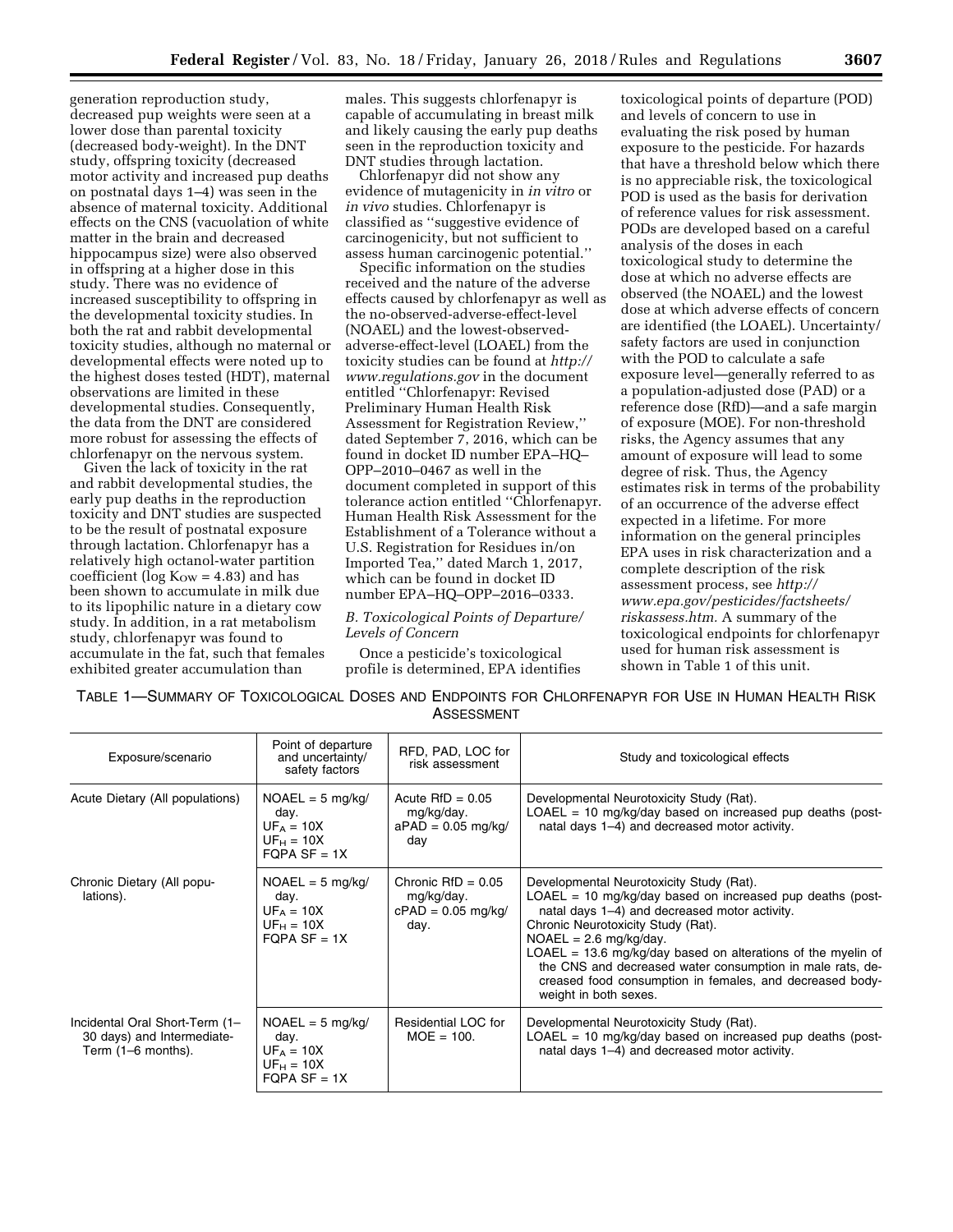# TABLE 1—SUMMARY OF TOXICOLOGICAL DOSES AND ENDPOINTS FOR CHLORFENAPYR FOR USE IN HUMAN HEALTH RISK ASSESSMENT—Continued

| Exposure/scenario                                                             | Point of departure<br>and uncertainty/<br>safety factors                                                                                                                                                                                                                                                                                                    | RFD, PAD, LOC for<br>risk assessment | Study and toxicological effects                                                                                                                          |  |  |
|-------------------------------------------------------------------------------|-------------------------------------------------------------------------------------------------------------------------------------------------------------------------------------------------------------------------------------------------------------------------------------------------------------------------------------------------------------|--------------------------------------|----------------------------------------------------------------------------------------------------------------------------------------------------------|--|--|
| Dermal Short-Term (1-30 days)<br>and Intermediate-Term (1-6<br>months).       | $NOAEL = 5$ mg/kg/<br>day.<br>$UF_A = 10X$<br>$UF_H = 10X$<br>$FOPA SF = 1X$                                                                                                                                                                                                                                                                                | Residential LOC for<br>$MOE = 100.$  | Developmental Neurotoxicity Study (Rat).<br>$LOAEL = 10$ mg/kg/day based on increased pup deaths (post-<br>natal days 1-4) and decreased motor activity. |  |  |
| Inhalation Short-Term (1-30<br>days) and Intermediate-Term<br>$(1-6$ months). | $NOAEL = 5$ mg/kg/<br>day.<br>$UF_A = 10X$<br>$UF_H = 10X$<br>FOPA SF = $1X$                                                                                                                                                                                                                                                                                | Residential LOC for<br>$MOE = 100.$  | Developmental Neurotoxicity Study (Rat).<br>$LOAEL = 10$ mg/kg/day based on increased pup deaths (post-<br>natal days 1-4) and decreased motor activity. |  |  |
| Cancer (oral, dermal, inhala-<br>tion).                                       | Classified as "suggestive evidence of carcinogenicity, but not sufficient to assess human carcinogenic poten-<br>tial." The Agency determined that quantification of risk using a non-linear approach (i.e., using a cRfD) ade-<br>quately accounts for all chronic toxicity, including carcinogenicity that could result from exposure to<br>chlorfenapyr. |                                      |                                                                                                                                                          |  |  |

NOAEL = no-observed adverse-effect level. LOAEL = lowest-observed adverse-effect level. UF = uncertainty factor. UFA = extrapolation from animal to human (interspecies). UF<sub>H</sub> = potential variation in sensitivity among members of the human population (intraspecies). FQPA SF =<br>FQPA Safety Factor. PAD = population-adjusted dose (a = acute, c = chronic). RfD = concern.

#### *C. Exposure Assessment*

1. *Dietary exposure from food and feed uses.* In evaluating dietary exposure to chlorfenapyr, EPA considered exposure under the petitioned-for tolerances as well as all existing chlorfenapyr tolerances in 40 CFR 180.513. EPA assessed dietary exposures from chlorfenapyr in food as follows:

i. *Acute exposure.* Quantitative acute dietary exposure and risk assessments are performed for a food-use pesticide, if a toxicological study has indicated the possibility of an effect of concern occurring as a result of a 1-day or single exposure. Such effects were identified for chlorfenapyr. In estimating acute dietary (food only) exposure, EPA used the Dietary Exposure Evaluation Model—Food Consumption Intake Database (DEEM–FCID), Version 3.16, which uses food consumption data from the U.S. Department of Agriculture's National Health and Nutrition Examination Survey, What We Eat in America (NHANES/WWEIA) from 2003–2008. As to residue levels in food, EPA's acute analysis was unrefined and used tolerance-level residues and 100% crop-treated (PCT). Tolerances for food/ feed handling establishments are not included in the acute dietary assessment unless the food/feed handling establishment is the only use; however, this is not the case for chlorfenapyr. DEEM 7.81 default processing factors were used in the acute analysis for tomato commodities as there is a registered agricultural use on fruiting vegetables.

ii. *Chronic exposure.* In conducting the chronic dietary (food only) risk assessment, EPA used the DEEM–FCID, Version 3.16, which uses food consumption data from the U.S. Department of Agriculture's NHANES/ WWEIA from 2003–2008. As to residue levels in food, EPA's chronic dietary exposure analysis for the all population subgroups was unrefined and used tolerance-level residues and 100% PCT. As most tolerances for chlorfenapyr are for food or feed handling establishment uses and residues are expected to be incurred after processing, DEEM 7.81 processing factors were set to 1 for all commodities except tomato commodities (as there is a registered agricultural use on fruiting vegetables). For tomato commodities, default processing factors were used in the analysis.

iii. *Cancer.* EPA determines whether quantitative cancer exposure and risk assessments are appropriate for a fooduse pesticide based on the weight of the evidence from cancer studies and other relevant data. Cancer risk is quantified using a linear or nonlinear approach. If sufficient information on the carcinogenic mode of action is available, a threshold or nonlinear approach is used and a cancer RfD is calculated based on an earlier noncancer key event. If carcinogenic mode of action data are not available, or if the mode of action data determines a mutagenic mode of action, a default linear cancer slope factor approach is utilized. Based on the data summarized in Unit III.A., EPA has concluded that a nonlinear approach using the chronic RfD for assessing

cancer risk is appropriate for chlorfenapyr; therefore, a separate quantitative cancer risk assessment is unnecessary.

iv. *Anticipated residue and percent crop treated (PCT) information.* EPA did not use anticipated residue and/or PCT information in the dietary assessment for chlorfenapyr. Tolerance level residues and/or 100% CT were assumed for all food commodities.

2. *Dietary exposure from drinking water.* The acute and chronic dietary analysis did not include exposure from drinking water as contamination of drinking water with chlorfenapyr as a result of all registered uses, including greenhouses, is not expected to occur. Furthermore, as there are no U.S. registrations for tea, a dietary exposure assessment from drinking water is not needed.

3. *From non-dietary exposure.* The term ''residential exposure'' is used in this document to refer to nonoccupational, non-dietary exposure (*e.g.,* for lawn and garden pest control, indoor pest control, termiticides, and flea and tick control on pets). Chlorfenapyr is currently registered for the following uses that could result in residential exposures: crack/crevice/ spot treatment on indoor and outdoor residential sites (including as a bed bug treatment). Residential exposures are not expected to occur from use of chlorfenapyr on tea since chlorfenapyr will not be applied to tea in the United States. Further information regarding EPA standard assumptions and generic inputs for residential exposures may be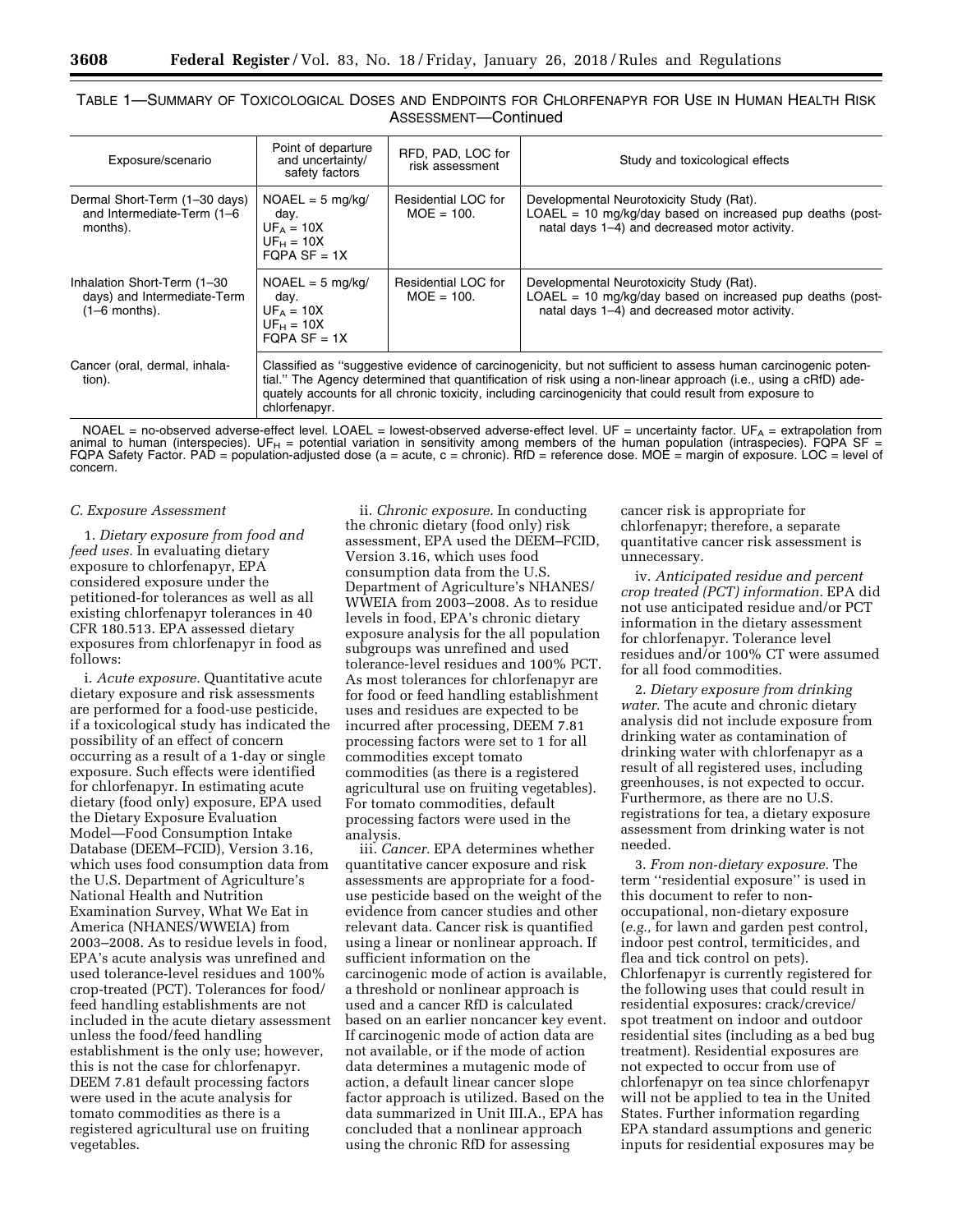## found at *[http://www.epa.gov/pesticides/](http://www.epa.gov/pesticides/trac/science/trac6a05.pdf) [trac/science/trac6a05.pdf.](http://www.epa.gov/pesticides/trac/science/trac6a05.pdf)*

4. *Cumulative effects from substances with a common mechanism of toxicity.*  Section  $408(b)(2)(D)(v)$  of FFDCA requires that, when considering whether to establish, modify, or revoke a tolerance, the Agency consider ''available information'' concerning the cumulative effects of a particular pesticide's residues and ''other substances that have a common mechanism of toxicity.''

EPA has not found chlorfenapyr to share a common mechanism of toxicity with any other substances, and chlorfenapyr does not appear to produce a toxic metabolite produced by other substances. For the purposes of this tolerance action, therefore, EPA has assumed that chlorfenapyr does not have a common mechanism of toxicity with other substances. For information regarding EPA's efforts to determine which chemicals have a common mechanism of toxicity and to evaluate the cumulative effects of such chemicals, see EPA's website at *[http://](http://www.epa.gov/pesticides/cumulative) [www.epa.gov/pesticides/cumulative.](http://www.epa.gov/pesticides/cumulative)* 

### *D. Safety Factor for Infants and Children*

1. *In general.* Section 408(b)(2)(C) of FFDCA provides that EPA shall apply an additional tenfold (10X) margin of safety for infants and children in the case of threshold effects to account for prenatal and postnatal toxicity and the completeness of the database on toxicity and exposure unless EPA determines based on reliable data that a different margin of safety will be safe for infants and children. This additional margin of safety is commonly referred to as the FQPA Safety Factor (SF). In applying this provision, EPA either retains the default value of 10X, or uses a different additional safety factor when reliable data available to EPA support the choice of a different factor.

2. *Prenatal and postnatal sensitivity.*  Although there is evidence of increased quantitative susceptibility, concern is low since the offspring effects are wellcharacterized with clearly established NOAEL/LOAEL values and the endpoints selected for risk assessment are protective of observed offspring effects, including those observed in lactating pups.

3. *Conclusion.* EPA has determined that reliable data show the safety of infants and children would be adequately protected if the FQPA SF were reduced to 1X. That decision is based on the following findings:

i. The toxicity database for chlorfenapyr is complete.

ii. Although the central nervous system is the primary target for chlorfenapyr and neurotoxic effects were observed across studies, concern is low since the selected PODs are protective of observed neurotoxic effects.

iii. Although there is evidence of increased quantitative susceptibility, concern is low since the offspring effects are well-characterized with clearly established NOAEL/LOAEL values and the endpoints selected for risk assessment are protective of observed offspring effects.

iv. There are no residual uncertainties identified in the exposure databases. The acute and chronic analysis did not include exposure from drinking water as contamination of drinking water with chlorfenapyr as the result of all registered uses, including greenhouses, is not expected to occur. Furthermore, as there is no U.S. registration for tea, a dietary exposure assessment from drinking water is not needed. EPA used similarly conservative assumptions to assess post-application exposure of children as well as incidental oral exposure of toddlers. These assessments will not underestimate the exposure and risks posed by chlorfenapyr.

# *E. Aggregate Risks and Determination of Safety*

EPA determines whether acute and chronic dietary pesticide exposures are safe by comparing aggregate exposure estimates to the acute PAD (aPAD) and chronic PAD (cPAD). For linear cancer risks, EPA calculates the lifetime probability of acquiring cancer given the estimated aggregate exposure. Short-, intermediate-, and chronic-term risks are evaluated by comparing the estimated aggregate food, water, and residential exposure to the appropriate PODs to ensure that an adequate MOE exists.

1. *Acute risk.* An acute aggregate risk assessment takes into account the acute exposure assumptions discussed in this unit for acute exposure, the resulting acute (food only) risk estimates were less than EPA's LOC (<100% of the aPAD) for the general U.S. population (15% of the aPAD) and all population subgroups. The most highly exposed population subgroup was children 1 to 2 years old with an estimated equivalent risk to 36% of the aPAD; therefore, the acute dietary exposure to chlorfenapyr is below the Agency's LOC.

2. *Chronic risk.* Using the exposure assumptions described in this unit for chronic exposure, EPA has concluded that the resulting chronic risk estimate utilizes 4.6% of the cPAD for the general U.S. population. The most

highly-exposed population subgroup was children 1 to 2 years old which utilized 9.9% of the cPAD; therefore, the chronic dietary exposure to chlorfenapyr for all population subgroups is below the Agency's LOC. Based on the explanation in Unit III.C.3., regarding residential use patterns, chronic residential exposure to residues of chlorfenapyr is not expected.

3. *Short- and Intermediate-term risk.*  Short- and intermediate-term aggregate risk assessments were performed since there is potential for post-application exposure from the previously registered uses of chlorfenapyr in residential settings. Since the short- and intermediate-term endpoints and PODs are the same, the short-term aggregate assessment is protective of intermediateterm exposure. The short-term aggregate MOE of 840 for adults is greater than the LOC (100), and is, therefore, not a concern. For children (1 to <2 years old), the most highly exposed population subgroup, the short-term aggregate MOE of 140 is greater than the LOC (100), and is, therefore, not a concern.

4. *Aggregate cancer risk for U.S. population.* As discussed in Unit III. C.1.iii., EPA concluded that regulation based on the cRfD will be protective for both chronic and carcinogenic risks. As noted in this unit, there are no chronic risks of concern; therefore, the Agency concludes that aggregate exposure to chlorfenapyr will not pose a cancer risk.

5. *Determination of safety.* Based on these risk assessments, EPA concludes that there is a reasonable certainty that no harm will result to the general population, or to infants and children from aggregate exposure to chlorfenapyr residues.

## **IV. Other Considerations**

## *A. Analytical Enforcement Methodology*

The enforcement method is designated as M 2427, a gas chromatography/electron capture detection (GC/ECD) method with a limit of quantitation (LOQ) of 0.05 ppm. Method M 2427 has been subjected to a successful independent laboratory validation (ILV) as well as an acceptable radiovalidation using samples obtained from lettuce and tomato metabolism studies. This method is adequate for data collection and tolerance enforcement purposes.

## *B. International Residue Limits*

In making its tolerance decisions, EPA seeks to harmonize U.S. tolerances with international standards whenever possible, consistent with U.S. food safety standards and agricultural